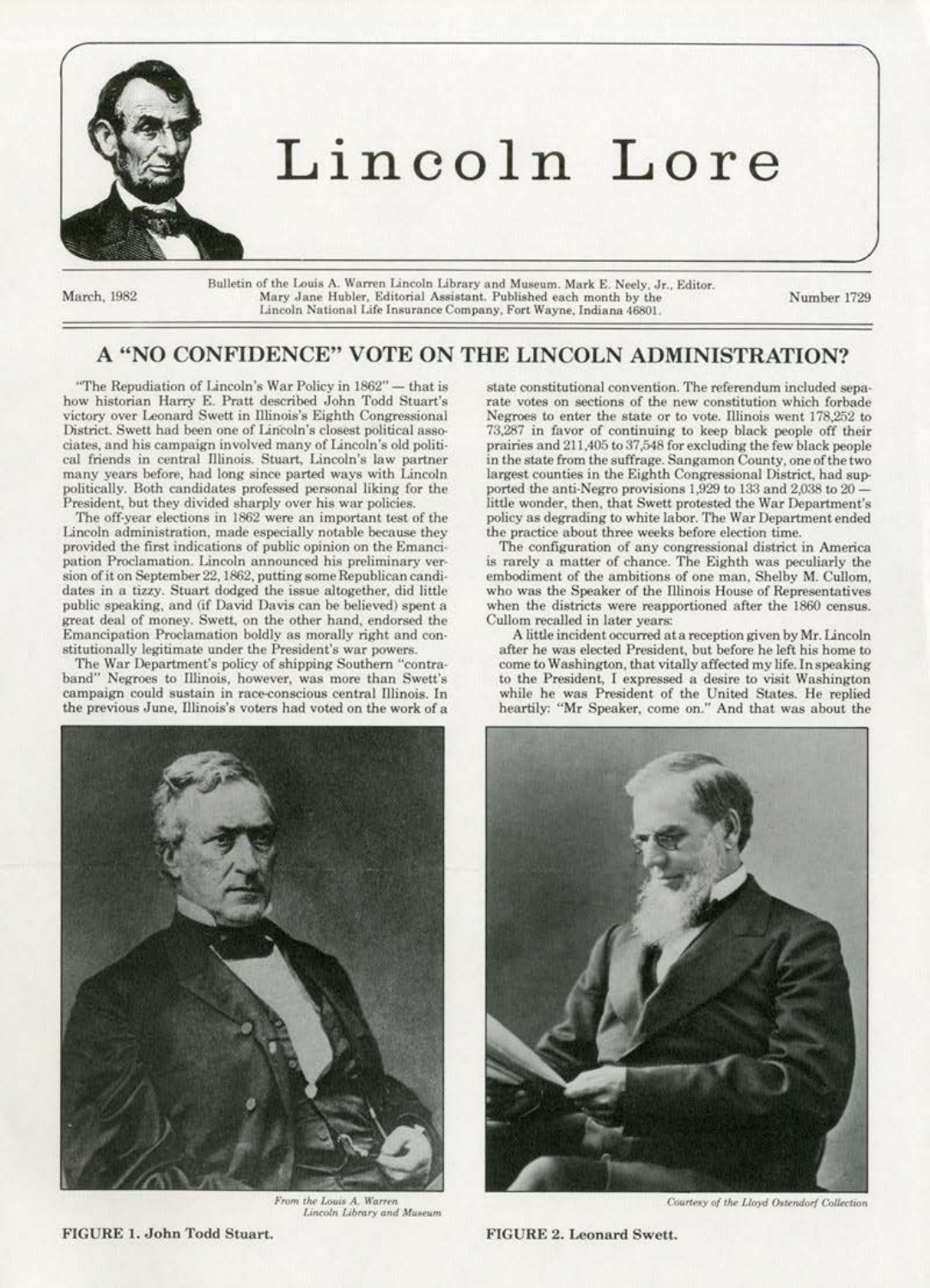origin of my thinking seriously that I would like to come to Washington as a member of Congress.<br>The more I thought of the idea, the more interested I be-

came, and I so shaped matters during that session of the Legislature as to secure a district in which some Republican could hope to be elected. In the apportionment under the census of 1860. I had our Congressional district elongated to the north and south rather than to the cast and west. and let it be known that I would be a candidate.

Unfortunately for Mr. Cullom, Leonard Swett also wanted to run for Congress. Swett lived in the same new district, was older, and had a longer record of party service for smaller rewards than Cullom had already garnered. Swett eventually persuaded the younger man to drop out of the contention for the nomina· tion.

The district which Swett inherited from Cullom's political estate consisted of seven counties: DeWitt, Livingston, Logan, McLean, Sangamon, Tazewell, and Woodford. Until 1862 they had formed parts of four different congressional districts, but the designing hand that brought them together to form the Eighth Congressional District had been guided by compu·

tations of county election returns. "The majority in the counties composing the district was ordinarily Republican," Cullom<br>remembered years later - by which he obviously did not mean in each county but in the counties taken as a whole. So computed, the vote for Congressman in the seven coun-<br>ties had been narrowly Republican since 1856. If the actions of the Lincoln administration had not changed voter preferences in the district, if Swett did not make any<br>mistakes, and if Stuart failed to excite some new voters or change anyone's mind. Loonard Swett should have

won.<br>Instead. Swett lost. 12.808 to 11.443. The New York Times called it a "vote of want of confidence'' in the Presi· dent. And years later Harry Pratt endorsed the notion that Swett's loss was a repudiation of Lincoln's policies.<br>Downcast Illinois Republicans had

a different explanation at the time. one that Republicans frequently during the Civil War. They said that the loss of the votes of the many flli· nois soldiers taken away from the state by the war cost them their victory. One of Swett's associates explained it this way:

I presume you were much surprised at the result of our election.<br>Swett was beaten about 1,500. When we take the figures of 1860. they show conclusively that he had<br>no chance at the start. In the counties composing this district, Lincoin in 1860 had only 800 majority over aU opposition. Then take the were at least  $12,000$  soldiers,  $8,000$ of whom were voters. Five thou· sand of these at least did and would have voted the Union ticket. These figures, which I think the facts will sustain. placed Swett's hope in a fearful minority...

This promising analysis was, in fact, severely flawed. Lincoln's majority of around 800 was smaller than that of the Republican candidates for Con· gress, who beat their Democratic opponents in the combined counties of the new district by more than 1,500

votes. Swett's chances were perhaps better than that analysis suggested.

Where the Republican analyst got his estimates about soldiers is unknown. They show some cognizance of reality: not all soldiers were Republicans, and many were too young to vote. Even so. the analysis seems quite wide of the mark. Adding 8,000 votes to the Swett-Stuart turnout of 24,251 gives 32,251 votes in the district, more than ever voted for a congressman from 1856 to 1864. And more important, it is a far larger total than voted *in* the previous off· year election of l858. when 22,703 turned out.

The impact of the potential soldier vote will probably never be known, but Swett did not really need such an excuse to explain his loss to Stuart. The number of votes for Swett, 11.443, slightly exceeded the number won by Republican candidates for Con· gress in the counties in the last off-year election, 1858. Unless there was a dramatic population change in the counties. Swett tumed in an average performance for a Republican. Stuart simply did rather better. The Democratic candidate held on to the 11,000 Democrats of 1858 and added another 1.808 to them.

If Swett's loss was a repudiation of the administration, it was



FIGURE 3. M. H. Thompson's political map of Illinois.

*Lincoln Library and Museum*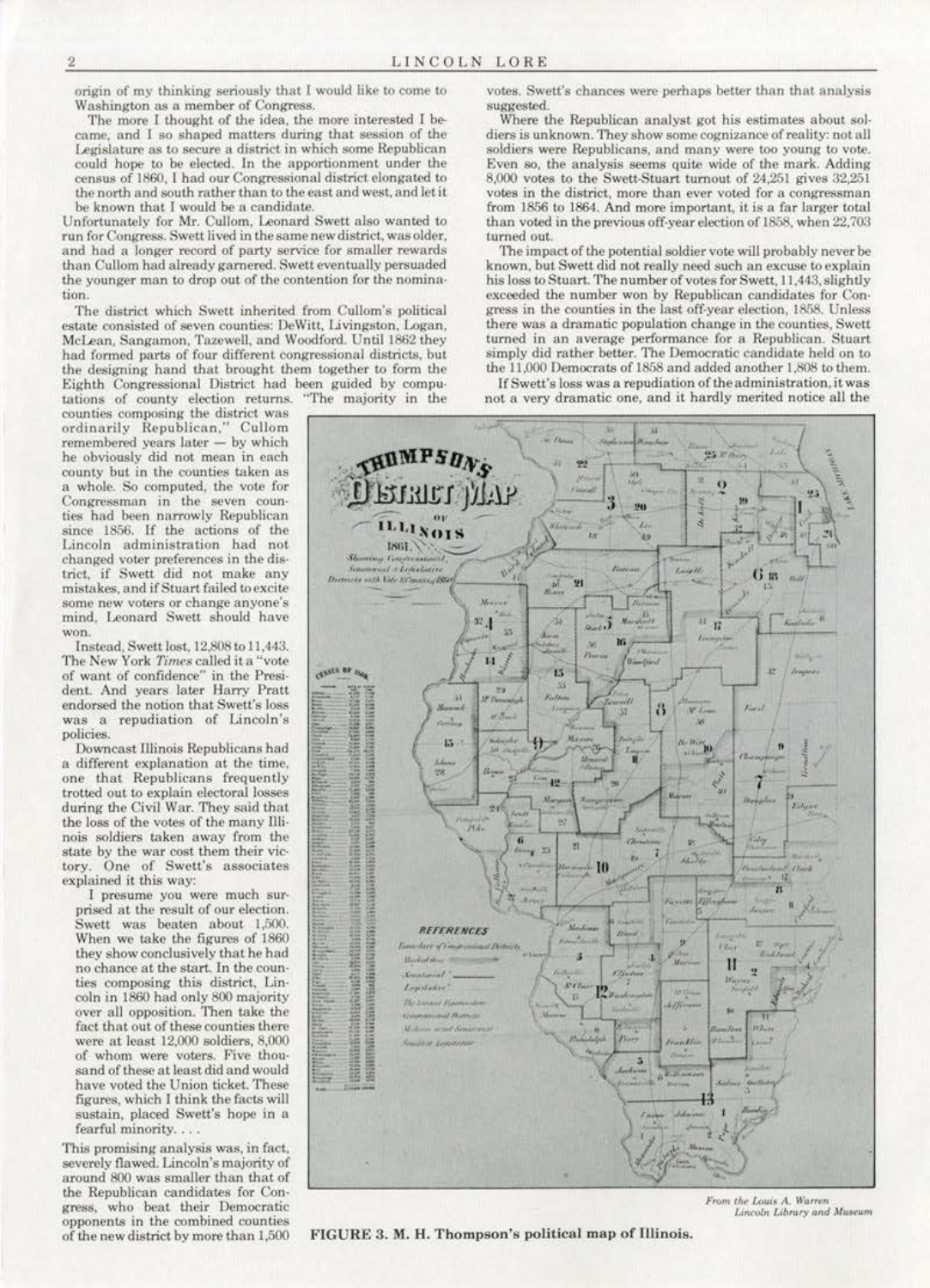way out in New York. Some falloff from the level of support of a Presidential election year was to be expected. Lincoln announced the most controversial act of his entire administration less than two months before election day, and it was a measure certain not to please the race-conscious voters of central Illinois. Nevertheless, Swett maintained the level of Republican support in the last off-year election. It is possible that the acts of the Lincoln administration energized Democrats who usually did not vote in off years, but Lincoln's policies apparently had little ill effect on the voters who normally went to the polls.

Shelby Cullom hinted at another possible explanation of the Republican loss: "... while the Congressional district was required by me, and for myself, I gave way to Mr. Swett, and the opposition carried it." This explanation would ignore the effect of the issues that intervened between the redistricting and the election and focus on the candidate's assets. Such an explanation probably exaggerates Cullom's political acumen (as well as his power in the Illinois legislature), but it is clearly true that many things besides national issues were at work in producing the result. Swett's performance, compared to the 1858 results, shows a superior standing in McLean County and an inferior one in Sangamon County, a phenomenon best explained not by the issues but by the fact that Swett was a resident of McLean County. Incidentally, Cullom won the district by thumping majorities in 1864 and 1866.

For Harry Pratt's sake, it must be said that it is much easier to criticize an attempt to define the meaning of an election than it is to find another meaning. Pratt did the pioneering work on this contest, and little enough has been done on Illinois politics in this period that we should be grateful for any careful work. The time has come to build on that work and to deepen our knowledge of the political history of Lincoln's home state.

# VOTES FOR CONGRESS IN THE SEVEN ILLINOIS COUNTIES WHICH BECAME THE EIGHTH CONGRESSIONAL DISTRICT

| County     | 1856 |      |       | 1858  |        |       | 1860  | 1862  |       | 1864  |       |
|------------|------|------|-------|-------|--------|-------|-------|-------|-------|-------|-------|
|            | Rep. | Dem. | Rep.  | Dem.  | A.D.I. | Rep.  | Dem.  | Rep.  | Dem.  | Union | Dem.  |
| DeWitt     | 644  | 749  | 992   | 755   | 262    | 1206  | 1084  | 837   | 954   | 1271  | 1070  |
| Livingston | 560  | 463  | 986   | 794   |        | 1451  | 1097  | 1110  | 938   | 1754  | 1095  |
| Logan      | 1111 | 837  | 1315  | 1174  | 6.     | 1741  | 1498  | 1523  | 1490  | 1725  | 1375  |
| McLean     | 1946 | 1818 | 2570  | 2155  | 26     | 3447  | 2613  | 2944  | 2339  | 4017  | 2588  |
| Sangamon   | 2751 | 2174 | 2803  | 3010  | 112    | 3628  | 3629  | 2583  | 3845  | 3610  | 3909  |
| Tazewell   | 1245 | 1555 | 1783  | 1960  | 9      | 2345  | 2184  | 1632  | 1971  | 2162  | 2302  |
| Woodford   | 609  | 813  | 811   | 1152  | 27     | 1265  | 1424  | 814   | 1271  | 1273  | 1688  |
|            | 8866 | 8409 | 11260 | 11000 | 443    | 15083 | 13529 | 11443 | 12808 | 15812 | 14027 |

## THE ART OF PHILANTHROPY: THOMAS BARBOUR BRYAN AND ABRAHAM LINCOLN

Thomas Barbour Bryan, a Virginian who never met Abraham Lincoln, did as much to immortalize Lincoln and the Emancipation Proclamation as any single man. Born in Alexandria, Virginia, in 1828, Bryan was a blood relation of prominent Old Dominion politicians. A graduate of Harvard University and of Harvard Law School, he was a genuinely cultured man, a German scholar who was also proficient in French, Italian, Latin, and Greek. He moved to Newport, Kentucky, in 1848, where he married the daughter of an army chaplain.

After practicing law in Cincinnati, across the river from his Kentucky home, Bryan moved to Chicago in 1853. Real estate speculation there brought him a considerable fortune. He was also a life insurance agent and president of a fire insurance company. He became a Republican in politics and a patron of the arts.

Art, rather than politics, brought Bryan his connection with Abraham Lincoln. By the late 1850s, George Peter Alexander Healy, a successful painter with life portraits of Andrew Jackson, Henry Clay, John Tyler, and many other eminent Americans to his credit, was a neighbor of Bryan's in rural Cottage Hill (now Elmhurst), Illinois. The artist was financially strapped, and Bryan made him an offer he could not well refuse. In exchange for Healy's Cottage Hill property and more than thirty canvases, Bryan sold Healy eighty acres, four miles north of Chicago, for \$12,000 in cash, to be paid over three years while Healy lived rent free at Cottage Hill.

Bryan had built a concert and lecture hall on Clark Street across from the courthouse, and, with the acquisition of Healy's paintings, he turned some of the rooms in Bryan Hall, as he called it, into a gallery. There visitors could see Healy's immense historical paintings, Franklin before Louis XVI, urging the claims of the American Colonies (eight feet by five feet) and Webster in reply to Hayne in the U.S. Senate, as well as the portraits.